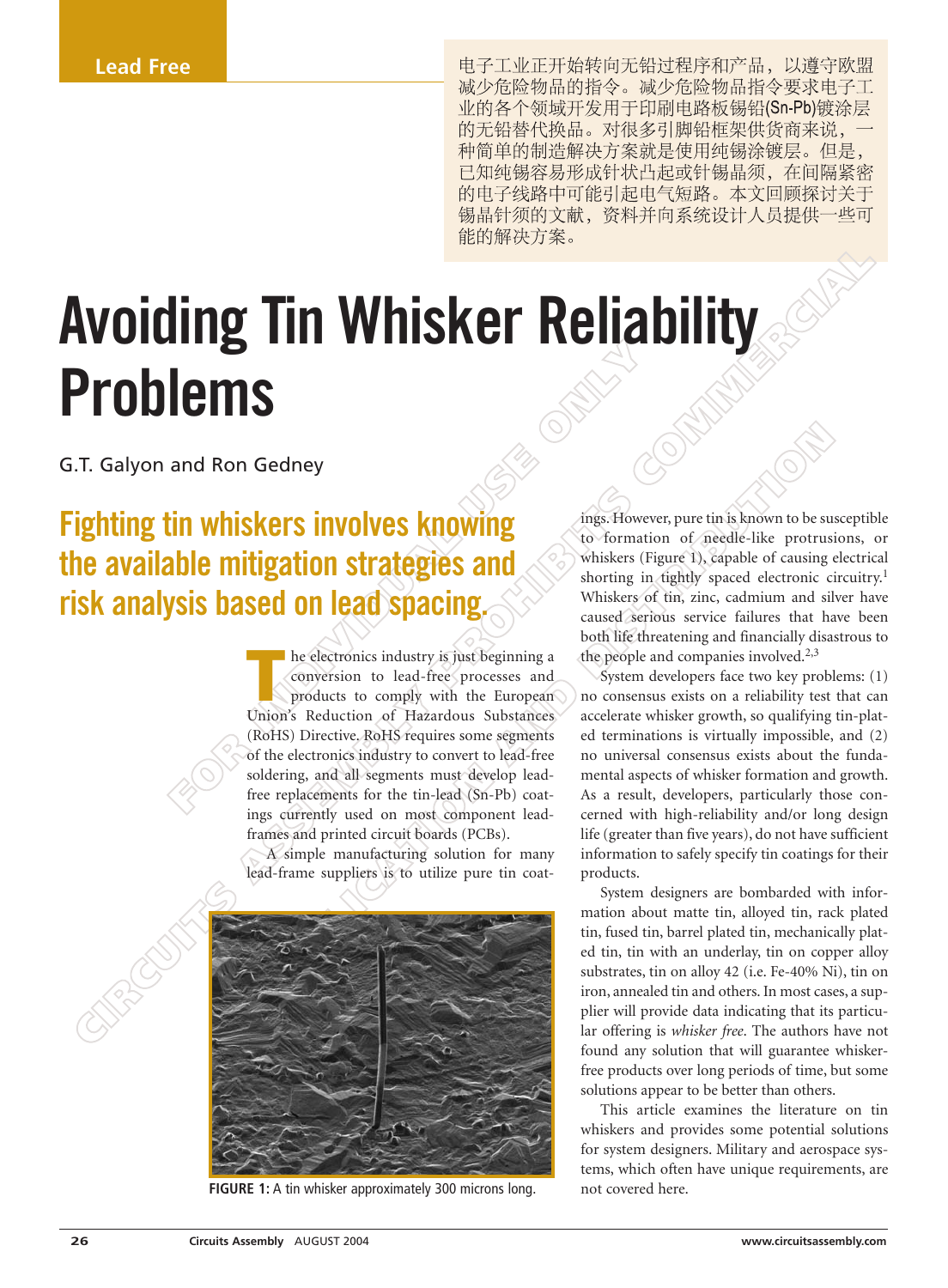### **Assessing Risk**

Whiskers take a finite time to form and grow. The literature, along with experiments conducted by the National Electronics Manufacturing Initiative (NEMI, Herndon, VA), show that whiskers, once started, tend to grow quickly but not indefinitely. In many cases, whiskers never appear; in others, whiskers appear several years after the component has been fabricated. These inconsistencies leave system designers in a difficult position with respect to accepting pure tin (Sn) leadframe finishes on componentry.

Prevailing theory is that whiskers are caused by compressive stress buildup in the tin plating. This stress can increase with time, perhaps due to the growth of intermetallic layers at the film/substrate interface. Possible mitigation practices to relieve this compressive stress include use of a nickel underlay, annealing or reflow of the plating, thicker tin (greater than 15 microns) and/or use of an additive such as bismuth.

Designers for applications that have considerable temperature cycling may decide not to allow use of any tin-based finish because whiskers readily form under conditions of temperature cycling. But the bottom line is that all system designers should clearly understand that no pure or high tin content electroplated film is risk free with respect to whisker formation, despite any claims to the contrary.

Of course, a risk-free decision is to not use any high tin content finish. Nickelpalladium-gold (NiPdAu) lead-frames are not prone to whiskers and have been in common use for over 10 years. They currently satisfy a relatively small percentage—about 10%—of commercially available electronic components. These NiPd-



**FIGURE 2:** Typical quad flat pack with 250 micron gap between lead-frame tabs.

| ssessing Risk                                                                                                                                                                                                                                                                                                                                                                                                                                                                                                                                                                                                                                                                                                                                                                                | <b>Mitigation Practice</b>  | <b>Description</b>                                                                                                                                                                                                                                                                                                                                                                                                                                                                                                                                                                                                                                                                                              | <b>Comments</b>                                                                                                                                                                                                                                                                                                                                                                                                                                                                                                                                                                                                                                                                                                                                                                 |
|----------------------------------------------------------------------------------------------------------------------------------------------------------------------------------------------------------------------------------------------------------------------------------------------------------------------------------------------------------------------------------------------------------------------------------------------------------------------------------------------------------------------------------------------------------------------------------------------------------------------------------------------------------------------------------------------------------------------------------------------------------------------------------------------|-----------------------------|-----------------------------------------------------------------------------------------------------------------------------------------------------------------------------------------------------------------------------------------------------------------------------------------------------------------------------------------------------------------------------------------------------------------------------------------------------------------------------------------------------------------------------------------------------------------------------------------------------------------------------------------------------------------------------------------------------------------|---------------------------------------------------------------------------------------------------------------------------------------------------------------------------------------------------------------------------------------------------------------------------------------------------------------------------------------------------------------------------------------------------------------------------------------------------------------------------------------------------------------------------------------------------------------------------------------------------------------------------------------------------------------------------------------------------------------------------------------------------------------------------------|
| Whiskers take a finite time to form and<br>ow. The literature, along with experi-<br>ents conducted by the National Elec-<br>onics Manufacturing Initiative (NEMI,<br>erndon, VA), show that whiskers, once                                                                                                                                                                                                                                                                                                                                                                                                                                                                                                                                                                                  | <b>Nickel Underlay</b>      | Use of nickel plate (0.5-5.0 microns)<br>between the electroplated tin film and<br>the substrate.                                                                                                                                                                                                                                                                                                                                                                                                                                                                                                                                                                                                               | • Over 50 years of history on Cu<br>substrates.<br>. Not effective with iron-based substrates.<br>. Rarely available on surface-mount devices.<br>• Common on connectors/bus bars/heat<br>sinks and can packages.                                                                                                                                                                                                                                                                                                                                                                                                                                                                                                                                                               |
| arted, tend to grow quickly but not<br>definitely. In many cases, whiskers never                                                                                                                                                                                                                                                                                                                                                                                                                                                                                                                                                                                                                                                                                                             | <b>Fused (Reflowed) Tin</b> | Fused tin is a process commonly<br>available in plating shops.                                                                                                                                                                                                                                                                                                                                                                                                                                                                                                                                                                                                                                                  | • Over 50 years of history.<br>• Rarely utilized today.                                                                                                                                                                                                                                                                                                                                                                                                                                                                                                                                                                                                                                                                                                                         |
| pear; in others, whiskers appear several                                                                                                                                                                                                                                                                                                                                                                                                                                                                                                                                                                                                                                                                                                                                                     | Hot-Dipped Tin              | Galvanized sheet steel, etc.                                                                                                                                                                                                                                                                                                                                                                                                                                                                                                                                                                                                                                                                                    | • Rarely used on lead-frames.<br>• Commonly used on sheet steel.                                                                                                                                                                                                                                                                                                                                                                                                                                                                                                                                                                                                                                                                                                                |
| ars after the component has been fabri-<br>ted. These inconsistencies leave system<br>esigners in a difficult position with<br>spect to accepting pure tin (Sn) lead-                                                                                                                                                                                                                                                                                                                                                                                                                                                                                                                                                                                                                        | <b>Immersion Tin</b>        | Chemical displacement process; very<br>thin (0.5 micron) films.                                                                                                                                                                                                                                                                                                                                                                                                                                                                                                                                                                                                                                                 | . Not used in lead-frame industry.<br>• Commonly found on PCBs.<br>. Not a historical mitigation practice,<br>but specific industries have long-term<br>experience without whisker formation.                                                                                                                                                                                                                                                                                                                                                                                                                                                                                                                                                                                   |
| ame finishes on componentry.<br>Prevailing theory is that whiskers are<br>used by compressive stress buildup in<br>e tin plating. This stress can increase                                                                                                                                                                                                                                                                                                                                                                                                                                                                                                                                                                                                                                   | <b>Annealed Tin</b>         | 150-200°C for 2-8 hours                                                                                                                                                                                                                                                                                                                                                                                                                                                                                                                                                                                                                                                                                         | • A historical mitigation practice.<br>• Commonly used in the 1960s.<br>• Gradually supplanted by Pb-Sn alloys.<br>. Recently resurrected for lead-frames.                                                                                                                                                                                                                                                                                                                                                                                                                                                                                                                                                                                                                      |
| ith time, perhaps due to the growth of<br>termetallic layers at the film/substrate<br>terface. Possible mitigation practices to<br>lieve this compressive stress include use<br>a nickel underlay, annealing or reflow<br>the plating, thicker tin (greater than 15                                                                                                                                                                                                                                                                                                                                                                                                                                                                                                                          | <b>Tin Alloys</b>           | Relatively small amounts (2-10%) of<br>some alloying elements are recognized<br>as a mitigation practice. Bi is one such<br>alloy; Ag may be another. Cu is generally<br>recognized as a whisker enhancing<br>additive to Sn films, although some<br>investigators <sup>4</sup> report that they have<br>specific SnCu plating formulations that<br>mitigate whiskers.                                                                                                                                                                                                                                                                                                                                          | • Sn-Bi is not a historical mitigation<br>practice. It has been offered recently<br>as a lead-frame finish by some<br>suppliers. There is some supporting<br>data in the technical literature.                                                                                                                                                                                                                                                                                                                                                                                                                                                                                                                                                                                  |
| icrons) and/or use of an additive such                                                                                                                                                                                                                                                                                                                                                                                                                                                                                                                                                                                                                                                                                                                                                       |                             | TABLE 1: Common mitigation techniques.                                                                                                                                                                                                                                                                                                                                                                                                                                                                                                                                                                                                                                                                          |                                                                                                                                                                                                                                                                                                                                                                                                                                                                                                                                                                                                                                                                                                                                                                                 |
| bismuth.<br>Designers for applications that have<br>onsiderable temperature cycling may<br>ecide not to allow use of any tin-based fin-<br>h because whiskers readily form under<br>onditions of temperature cycling. But the<br>ottom line is that all system designers<br>ould clearly understand that no pure or<br>gh tin content electroplated film is risk<br>ee with respect to whisker formation,<br>espite any claims to the contrary.<br>Of course, a risk-free decision is to not<br>se any high tin content finish. Nickel-<br>alladium-gold (NiPdAu) lead-frames<br>e not prone to whiskers and have been<br>common use for over 10 years. They<br>irrently satisfy a relatively small percent-<br>e-about 10%-of commercially avail-<br>ble electronic components. These NiPd- | NEMI projects.              | Au films do not have the innate corrosion<br>resistance of high tin content films, but<br>system designers can easily assess whether<br>a particular application needs significant<br>corrosion resistance capability. Mission<br>and life critical applications should make<br>every effort to utilize NiPdAu finishes.<br>System designers must be aware of<br>accepted mitigation practices and their<br>limitations. Table 1 summarizes the com-<br>monly accepted mitigation practices,<br>based on a study of the available literature<br>in this field, as well as data from the<br>experimental matrices carried out by<br>Unfortunately, very few electrical<br>component manufacturers utilize any of | the mitigation practices listed in Table 1.<br>Many current commercial lead-free fin-<br>ishes involve <i>matte</i> tin, and test data usu-<br>ally indicates that matte tins are prefer-<br>able to bright tins with respect to whisker<br>formation. Matte tin is an electroplated<br>tin with a relatively large (1 to 10 micron)<br>grain size and hopefully low built-in<br>internal stress. Unfortunately, industry<br>data show matte tin is not whisker free.<br>Nonetheless, suppliers have rushed to<br>implement pure matte tin finishes, and<br>only a few of the larger firms have imple-<br>mented any of the mitigation practices<br>shown. A component user often has to<br>make a risk evaluation on a pure tin finish<br>because no alternative is available. |
|                                                                                                                                                                                                                                                                                                                                                                                                                                                                                                                                                                                                                                                                                                                                                                                              |                             |                                                                                                                                                                                                                                                                                                                                                                                                                                                                                                                                                                                                                                                                                                                 |                                                                                                                                                                                                                                                                                                                                                                                                                                                                                                                                                                                                                                                                                                                                                                                 |

**TABLE 1:** Common mitigation techniques.



**FIGURE 3:** A TO-220 package with a 1,000 micron gap between adjacent lead-frames.



**FIGURE 4:** A surface-mount D2 package with a 1,130-micron lead-frame spacing.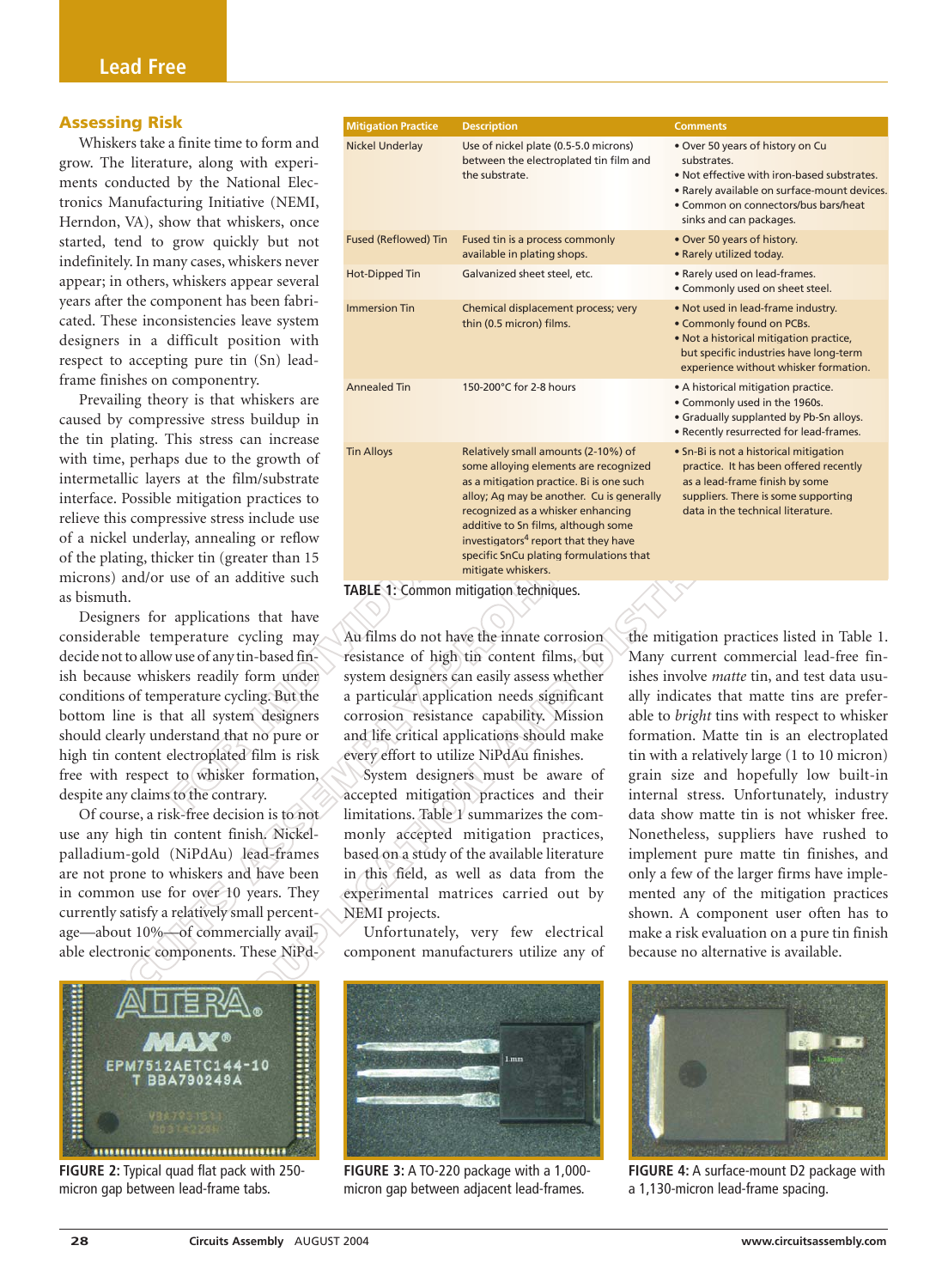## **Lead Free**



**FIGURE 5:** An axial-leaded device with a 2,100-micron spacing between adjacent leads.

The authors describe below a personal risk decision roadmap. Risks are assessed as minimal, marginal and unacceptable based on the following criteria:

• For a mission critical or life threatening application, any high tin content film should be defined as a marginal, possibly even unacceptable, risk.

• For mechanically agitated applications such as automobiles, fan and blower assemblies, any component that does not utilize one of the Table 1 practices should be defined as a marginal risk.

• For applications where the temperature will be cycled between zero/sub-zero and high temperatures (85 to  $140\textdegree C$ ), any tin-rich films should be defined as a marginal risk.These applications include products such as cell phones, laptops, personal digital assistants (PDAs) and cameras.

• For all other applications, the risk decision should be based on the impact of failures. Special attention must be paid to metal can packages. Whiskers growing from internal or external surfaces can short out to a voltage plane within the device structure and cause a failure.

### **Lead-Frame Spacing**

Finding whiskers more than 300 to 400 microns in length is unusual, and the majority of matte tin film whiskers are 50 microns or less. There are examples of tin whiskers several hundred microns long,<sup>3</sup> but these seem to be in the minority. Exploiting this fact in system design may be possible by using component lead spacing to develop mitigation practices.

We examined several typical leadframe configurations used for electrical component packages to determine how lead spacing could be used for mitigating whisker effects. These package types are



**FIGURE 6:** A typical surface-mount multilayer-ceramic (MLC) capacitor with end caps, which has large lead spacings.

monly used with resistors, optics packages and certain types of capacitors. Figure 6 shows a surface-mount multi-layerceramic (MLC) capacitor with end cap terminations. Both of these package types have large lead spacings.

### **Problems at High Frequency**

| <b>GURE 5:</b> An axial-leaded device with a<br>100-micron spacing between adjacent leads.<br>The authors describe below a personal<br>sk decision roadmap. Risks are assessed<br>minimal, marginal and unacceptable<br>used on the following criteria:<br>• For a mission critical or life threaten-<br>g application, any high tin content film<br>ould be defined as a marginal, possibly<br>en unacceptable, risk.<br>· For mechanically agitated applica-<br>ons such as automobiles, fan and blower<br>semblies, any component that does not<br>ilize one of the Table 1 practices should<br>e defined as a marginal risk.<br>• For applications where the tempera-<br>re will be cycled between zero/sub-zero<br>ad high temperatures (85 to 140°C), any<br>n-rich films should be defined as a mar-<br>nal risk. These applications include prod- | RISK assessments based on read-maille<br>spacings are difficult, and the type of<br>device and lead-frame substrate material<br>must be taken into account. Surface-<br>FIGURE 6: A typical surface-mount multi-<br>mount and pin-through-hole devices<br>layer-ceramic (MLC) capacitor with end caps,<br>(Figures 2 to 5) typically utilize copper or<br>which has large lead spacings.<br>iron-nickel alloys. Axial-leaded devices<br>use iron or copper-plated iron wire for<br>shown in Figures 2 to 6. Figure 2 is a quad<br>flat pack (QFP) with a 250-micron gap<br>the leads. Surface-mount bricks (Figure<br>between adjacent lead-frames. Similar<br>6) generally use tin over nickel end caps,<br>component packages have lead-frame<br>although some bricks utilize pure tin end<br>spacings as small as 50 microns. Figure 3<br>caps. Some components use tin-plated<br>is a TO-220 package with lead spacings of<br>brass (CuZn) alloys, which are the worst<br>substrates with respect to tin whisker for-<br>$1,000$ microns.<br>mation. Table 2 summarizes our risk deci-<br>The D2 surface-mount package shown<br>in Figure 4 has a center stub lead that<br>sion matrix.<br>should have been cut flush to the molded<br><b>Problems at High Frequency</b><br>plastic housing. However, in this case, the<br>center stub contact protrudes from the<br>Whisker protrusions affect circuit per-<br>molded plastic housing. As a result of this<br>formance even if shorting of adjacent<br>protruding stub, the lead-frame spacing is<br>lead-frames does not occur. Whiskers act<br>1,130 microns rather than 3,000 to 5,000<br>as antennas in high-frequency circuits<br>microns. Axial leads (Figure 5) are com-<br>and become an issue at 6 GHz (RF) and |                                                                                                                                                                                                                                                                                                                                                       |  |
|-----------------------------------------------------------------------------------------------------------------------------------------------------------------------------------------------------------------------------------------------------------------------------------------------------------------------------------------------------------------------------------------------------------------------------------------------------------------------------------------------------------------------------------------------------------------------------------------------------------------------------------------------------------------------------------------------------------------------------------------------------------------------------------------------------------------------------------------------------------|-------------------------------------------------------------------------------------------------------------------------------------------------------------------------------------------------------------------------------------------------------------------------------------------------------------------------------------------------------------------------------------------------------------------------------------------------------------------------------------------------------------------------------------------------------------------------------------------------------------------------------------------------------------------------------------------------------------------------------------------------------------------------------------------------------------------------------------------------------------------------------------------------------------------------------------------------------------------------------------------------------------------------------------------------------------------------------------------------------------------------------------------------------------------------------------------------------------------------------------------------------------------------------------------------------------------------------------------------------------------------------------------------------------------------------------------------------------------------------------------------------------------------------------------------------------------------------------------------------------------------------------------------------------------------------------------------------------------------------------------------------------------------------|-------------------------------------------------------------------------------------------------------------------------------------------------------------------------------------------------------------------------------------------------------------------------------------------------------------------------------------------------------|--|
| cts such as cell phones, laptops, personal                                                                                                                                                                                                                                                                                                                                                                                                                                                                                                                                                                                                                                                                                                                                                                                                                | <b>Lead-Frame Spacing (microns)</b>                                                                                                                                                                                                                                                                                                                                                                                                                                                                                                                                                                                                                                                                                                                                                                                                                                                                                                                                                                                                                                                                                                                                                                                                                                                                                                                                                                                                                                                                                                                                                                                                                                                                                                                                           | <b>Comments</b>                                                                                                                                                                                                                                                                                                                                       |  |
| gital assistants (PDAs) and cameras.<br>• For all other applications, the risk<br>ecision should be based on the impact of                                                                                                                                                                                                                                                                                                                                                                                                                                                                                                                                                                                                                                                                                                                                | 50-100                                                                                                                                                                                                                                                                                                                                                                                                                                                                                                                                                                                                                                                                                                                                                                                                                                                                                                                                                                                                                                                                                                                                                                                                                                                                                                                                                                                                                                                                                                                                                                                                                                                                                                                                                                        | . Ultra fine spacings not commonly used.<br>. Non-tin finishes strongly recommended.<br>. Mitigation practices strongly recommended for tin finishes.                                                                                                                                                                                                 |  |
| ilures. Special attention must be paid to<br>etal can packages. Whiskers growing<br>om internal or external surfaces can                                                                                                                                                                                                                                                                                                                                                                                                                                                                                                                                                                                                                                                                                                                                  | 100-500                                                                                                                                                                                                                                                                                                                                                                                                                                                                                                                                                                                                                                                                                                                                                                                                                                                                                                                                                                                                                                                                                                                                                                                                                                                                                                                                                                                                                                                                                                                                                                                                                                                                                                                                                                       | • Common fine-pitch spacings.<br>. Non-tin finishes strongly recommended for critical applications:<br>military, medical, automotive, mission critical hardware, aerospace, etc.<br>• Mitigation practices strongly recommended for tin finishes.                                                                                                     |  |
| ort out to a voltage plane within the<br>evice structure and cause a failure.<br>ead-Frame Spacing                                                                                                                                                                                                                                                                                                                                                                                                                                                                                                                                                                                                                                                                                                                                                        | 500-1000                                                                                                                                                                                                                                                                                                                                                                                                                                                                                                                                                                                                                                                                                                                                                                                                                                                                                                                                                                                                                                                                                                                                                                                                                                                                                                                                                                                                                                                                                                                                                                                                                                                                                                                                                                      | • A fairly long gap for a tin whisker on matte tin finishes.<br>• Long-term reliability (> 5 yrs.) requires mitigation.<br>• Short-term (< 3 yrs.) may use pure tin without mitigation.<br>• Special care is recommended to not use pure tin on iron substrates<br>without either an underlay or an anneal.                                           |  |
| Finding whiskers more than 300 to<br>00 microns in length is unusual, and the<br>ajority of matte tin film whiskers are 50                                                                                                                                                                                                                                                                                                                                                                                                                                                                                                                                                                                                                                                                                                                                | 1000-2500                                                                                                                                                                                                                                                                                                                                                                                                                                                                                                                                                                                                                                                                                                                                                                                                                                                                                                                                                                                                                                                                                                                                                                                                                                                                                                                                                                                                                                                                                                                                                                                                                                                                                                                                                                     | • A very long Sn whisker, longer than any matte tin whisker to date.<br>• Common spacings for pin-through-hole (PTH) devices.<br>. Pure matte tin over alloy 42 or Cu a minimal risk.<br>· Mitigation is recommended for critical applications.                                                                                                       |  |
| icrons or less. There are examples of tin<br>hiskers several hundred microns long, <sup>3</sup><br>at these seem to be in the minority.<br>xploiting this fact in system design may<br>possible by using component lead                                                                                                                                                                                                                                                                                                                                                                                                                                                                                                                                                                                                                                   | 2500-5000                                                                                                                                                                                                                                                                                                                                                                                                                                                                                                                                                                                                                                                                                                                                                                                                                                                                                                                                                                                                                                                                                                                                                                                                                                                                                                                                                                                                                                                                                                                                                                                                                                                                                                                                                                     | . Whiskers this long have been reported, but they are extremely rare,<br>and all known to these authors have been on bright tin deposited<br>onto an iron substrate.<br>• Common spacings for pin-through-hole (PTH) devices.<br>. Mitigation recommended for critical applications where there is either<br>mechanical shock or temperature cycling. |  |
| acing to develop mitigation practices.<br>We examined several typical lead-<br>ame configurations used for electrical<br>mponent packages to determine how<br>ad spacing could be used for mitigating                                                                                                                                                                                                                                                                                                                                                                                                                                                                                                                                                                                                                                                     | >5000                                                                                                                                                                                                                                                                                                                                                                                                                                                                                                                                                                                                                                                                                                                                                                                                                                                                                                                                                                                                                                                                                                                                                                                                                                                                                                                                                                                                                                                                                                                                                                                                                                                                                                                                                                         | • There are no matte tin whiskers of this length in the known technical<br>literature.<br>• There is at least one recorded bright tin whisker >10.0 mm in length<br>known to these authors. <sup>5</sup><br>. Mitigation is recommended for critical applications where there is<br>either mechanical shock or temperature cycling.                   |  |

**TABLE 2:** Risk analysis based on lead spacing.